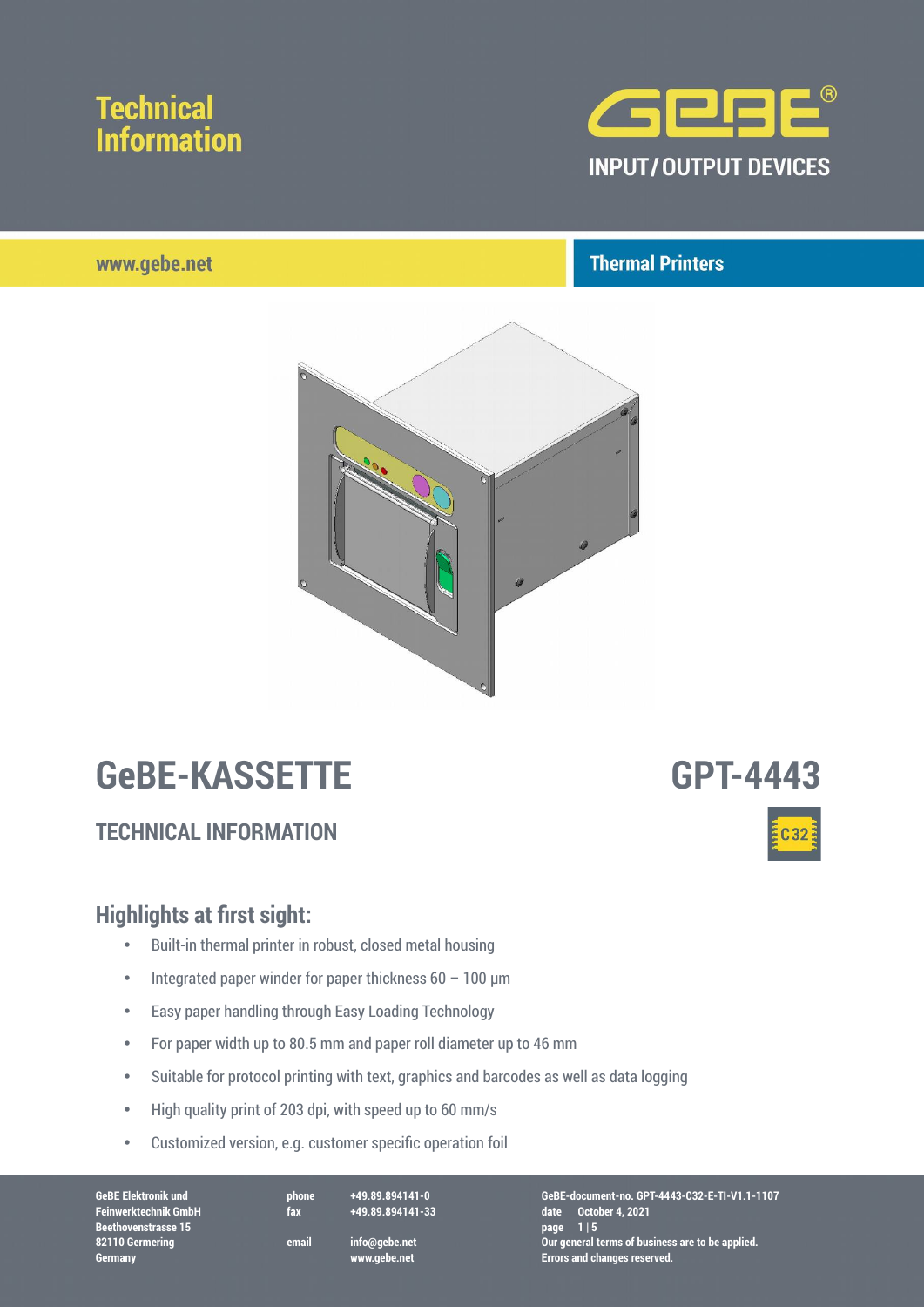

www.gebe.net

## **The GeBE-KASSETTE**

The low-maintenance built-in thermal printer GeBE-KASSETTE (GPT-4443) has been developed for industrial applications. The cassette is completely removeable from the printer for paper roll exchange and thus allows the printer to be installed in places that are difficult to access.

The GeBE-KASSETTE is equipped with a power and status LED and an ON/OFF and FEED button. A wide range of available layout commands and several character sizes allow attractive protocol designs.

The printer is available for paper rolls with a diameter of 46 mm and a paper thickness of up to 100 µm. Using the right paper, the printer can be operated in a temperature range of -10°C to +50°C (14°F to 122°F).

### **Typical applications**

• Industrial applications, e.g. for logging in machines and systems

### **Drivers**

The printer controller GCT- 48620 will be supported by following drivers:

- Windows® 7, 8, 8.1, 10 and Windows® CE 5.0, 6.0, 7.0
- CUPS for Linux Ubuntu 16.04 LTS, 18.04 LTS, 19.04 LTS and 20.04 LTS (others on request)
- SDK for Windows® 7, 8, 8.1, 10 and Windows® CE 6.0, 7.0, Android Studio up from version 3.2.1, Linux Ubuntu 16.04 LTS, 18.04 LTS, 19.04 LTS and 20.04 LTS, (others on request)

**Feinwerktechnik GmbH**<br>Beethovenstrasse 15

**GeBE Elektronik und phone +49.89.894141-0 GeBE-document-no. GPT-4443-C32-E-TI-V1.1-1107 Feinwerktechnik GmbH fax +49.89.894141-33 date October 4, 2021 82110 Germering email info@gebe.net Our general terms of business are to be applied. Germany www.gebe.net Errors and changes reserved.**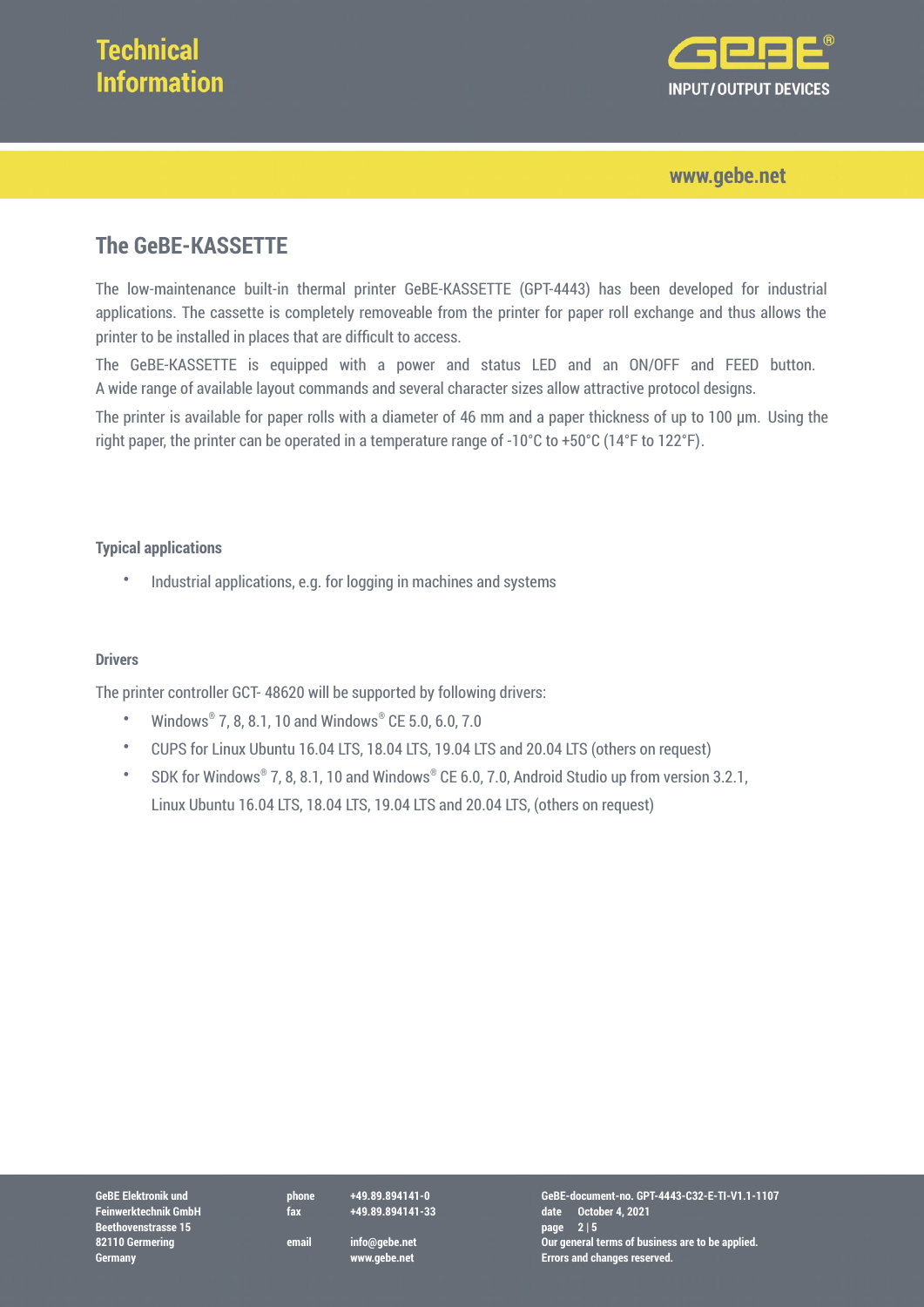

## www.gebe.net

### **Accessory**

| Article number       | <b>Article description</b>                                                                                                                                                                                                           |
|----------------------|--------------------------------------------------------------------------------------------------------------------------------------------------------------------------------------------------------------------------------------|
| <b>Cable</b>         |                                                                                                                                                                                                                                      |
| 12538                | Data round cable USB 2.0 FS, USB B to USB A, length 1,800 mm (70.87 inch)                                                                                                                                                            |
| 14298                | Data round cable USB 2.0 FS, USB B with screws to USB A, length 2,000 mm (78.74 inch)                                                                                                                                                |
| 10589                | Data round cable RS232, 9 pin, 1:1 extension Sub-D to Sub-D, length 2,000 mm (78.74 inch)                                                                                                                                            |
| 13137                | Data round cable RS232, 9 pin, 1:1 extension Sub-D to Sub-D, length 5,000 mm (196,85 inch)                                                                                                                                           |
| 10258                | Power supply cable for $10 - 36$ VDC, 2 single wires 1.0 mm <sup>2</sup> with end splice, one side open, length 500 mm (19.69 inch)                                                                                                  |
| <b>Power supply</b>  |                                                                                                                                                                                                                                      |
| 13695                | Power supply 24 VDC / 3A with shockproof plug and power supply cable                                                                                                                                                                 |
| Paper                |                                                                                                                                                                                                                                      |
| 13934                | 10 years paper • roll: max. ø 42 mm (1.65 inch) • core inside: ø 12 mm (0.47 inch) • width: 79.5 ±0.5 mm (3.13 ±0.02 inch) • paper thickness:<br>approx. 60 µm (2.36 mil) • outside coated • running length: approx. 21 m (22.97 yd) |
| 13653                | 10 years paper • roll: max. ø 46 mm (1.81 inch) • core inside: ø 12 mm (0.47 inch) • width: 79.5 ±0.5 mm (3.13 ±0.02 inch) • paper thickness:<br>approx. 60 µm (2.36 mil) · outside coated · running length: approx. 24 m (26.25 yd) |
| <b>Customization</b> |                                                                                                                                                                                                                                      |
| 14339                | Customer specific operation foil                                                                                                                                                                                                     |

GeBE Elektronik und<br>
Feinwerktechnik GmbH<br>
Beethovenstrasse 15<br>
82110 Germering<br>
Germany<br>
Beethovenstrasse 15<br>
32110 Germering<br>
Beethovenstrasse 15<br>
Sermany<br>
Beethovenstrasse 15<br>
amail info@gebe.net<br>
Www.gebe.net<br>
Www.gebe

**GeBE Elektronik und phone +49.89.894141-0 GeBE-document-no. GPT-4443-C32-E-TI-V1.1-1107 Feinwerktechnik GmbH fax +49.89.894141-33 date October 4, 2021 82110 Germering email info@gebe.net Our general terms of business are to be applied. Germany www.gebe.net Errors and changes reserved.**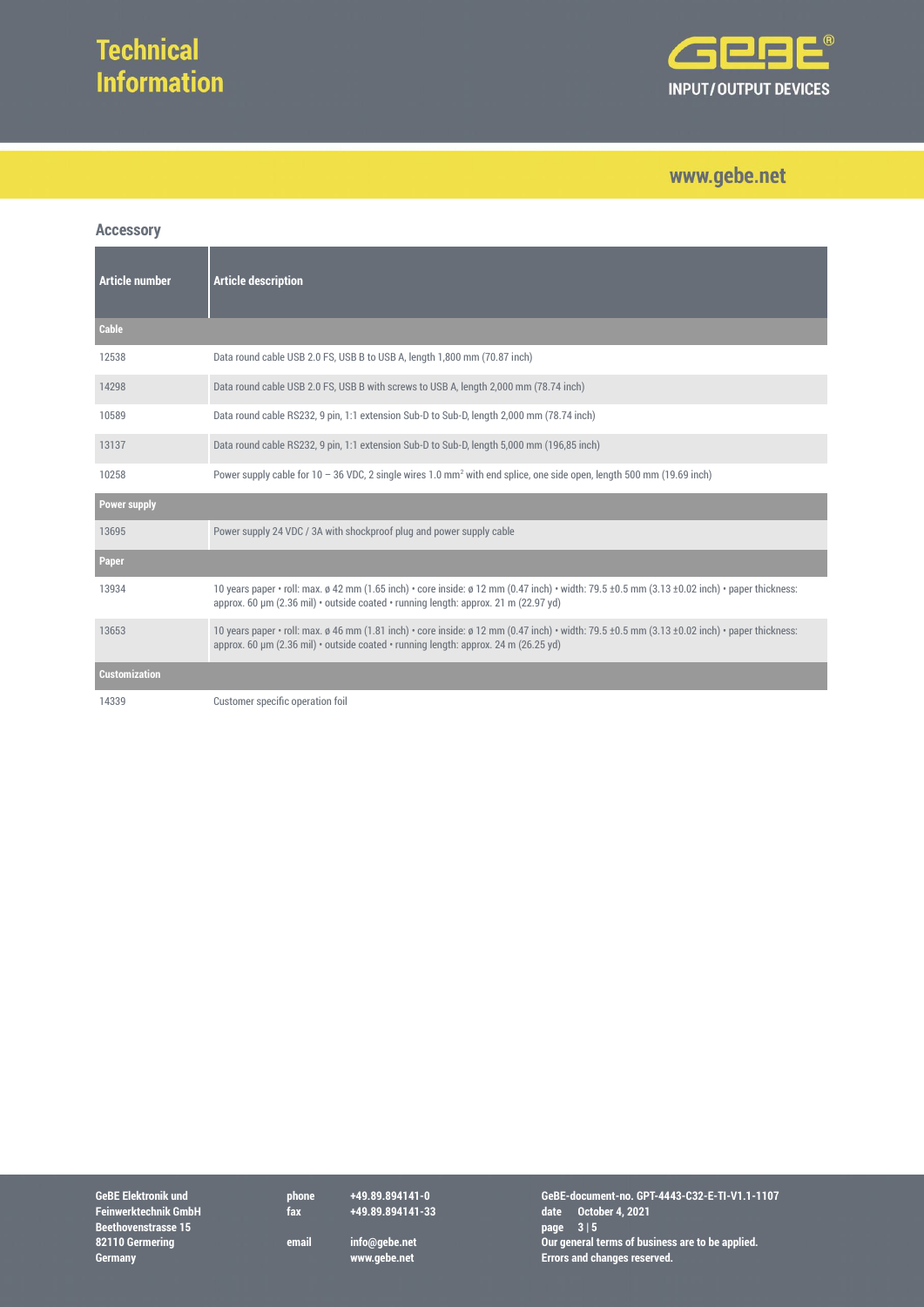

www.gebe.net



Side view from the right Front view



3D view

**Figure 1: Dimensions for GeBE-KASSETTE GPT-4443 in mm**



**Feinwerktechnik GmbH fax +49.89.894141-33 date October 4, 2021 BEE Elektronik und**<br> **Beethovenstrasse 15**<br> **Beethovenstrasse 15**<br> **Beethovenstrasse 15**<br> **Beethovenstrasse 15**<br> **Beethovenstrasse 15**<br> **Beethovenstrasse 15**<br> **Beethovenstrasse 15**<br> **Beethovenstrasse 15**<br> **Beethovenstrass** 

**GeBE Elektronik und phone +49.89.894141-0 GeBE-document-no. GPT-4443-C32-E-TI-V1.1-1107 82110 Germering email info@gebe.net Our general terms of business are to be applied. Germany www.gebe.net Errors and changes reserved.**